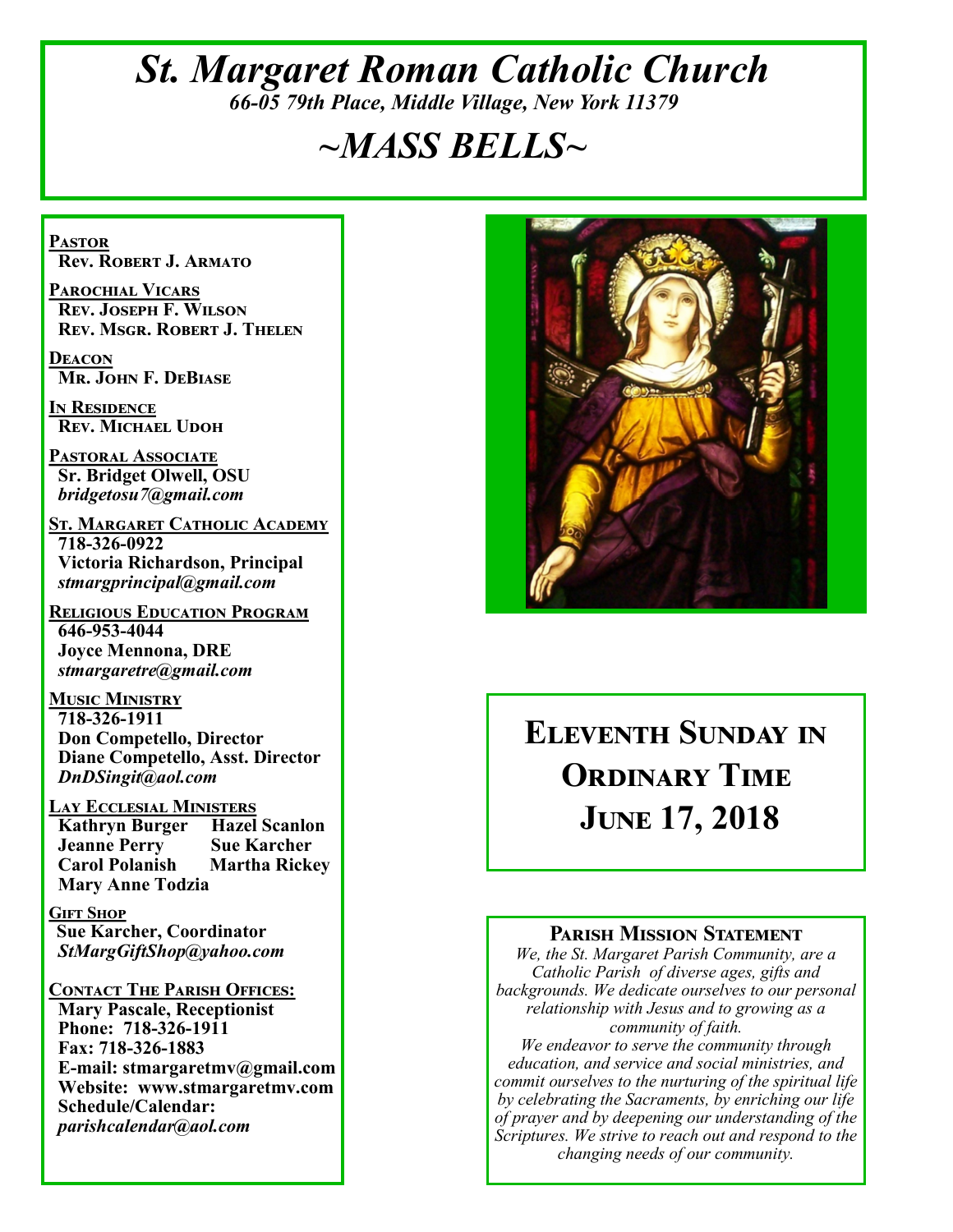# *MASSES FOR THE WEEK*

| SUN.                 | <b>JUNE 17 - ELEVENTH SUNDAY IN</b><br><b>ORDINARY TIME/FATHER'S DAY</b>            | 11 yvu 12<br>Rector<br>Mond           |
|----------------------|-------------------------------------------------------------------------------------|---------------------------------------|
| 7:30<br>9:00         | Father's Day Triduum<br>Rosaria, Rosario e Nunzio Taormina/Daniele                  | $\bf{n}$                              |
|                      | Bussa/Calogero e Salvatore DiMaggio/<br>Giuseppe LaBarbera/Filippo e Leonardo       | <b>CONFESSI</b>                       |
|                      | Curatolo e defunti della famiglia/Gaetano<br>Stanziale/Pellegrino Benfari/Francesco | appointment                           |
|                      | Virruso/Mariano e Salvatore Palmeri/Luigi<br>Bonello/Calogero Ciaccio/              | <b>NOVENA</b> to                      |
| 10:30<br><b>NOON</b> | John J. Forte<br>People of the Parish                                               | Mondays afte                          |
|                      | 5:00PM James Giordano/Dominick Sepi                                                 | <b>MORNING</b>                        |
| MON.                 | <b>JUNE 18 - WEEKDAY</b>                                                            | through Frida                         |
| 7:00                 | Father's Day Triduum                                                                | <b>BAPTISMS</b>                       |
| 9:00                 | John & Pauline Karpinsky                                                            | Sundays of th                         |
| TUE.                 | <b>JUNE 19 - ST. ROMUALD</b>                                                        | rectory for ar                        |
| 7:00<br>9:00         | Rose D'Amato<br>Father's Day Triduum                                                | your child.                           |
|                      |                                                                                     | <b>WEDDINGS</b>                       |
| WED.<br>7:00         | <b>JUNE 20 - WEEKDAY</b><br>Antoinette Composto                                     | six months in                         |
| 9:00                 | Jennifer Balnis                                                                     | priest or a de<br>For marriage        |
| THU.                 | JUNE 21 - ST. ALOYSIUS GONZAGA                                                      | www.pre-car                           |
| 7:00                 | <b>Helen Dowdle</b>                                                                 |                                       |
| 9:00                 | Margaret Swiatocha                                                                  | <b>THE BERE</b><br>to meet on th      |
| FRI.                 | JUNE 22 - STS. PAULINUS/JOHN FISHER/<br><b>THOMAS MORE</b>                          | at 10 am in tl                        |
| 7:00                 | John Mooney                                                                         |                                       |
| 9:00                 | Lottie & Stanley Andrzejewski                                                       | <b>THE ENGL</b><br>at 7 pm in the     |
| SAT.                 | <b>JUNE 23 - WEEKDAY</b>                                                            | needed!                               |
| 9:00                 | COLLECTIVE: Angelina Grillo/Welfare of<br>Charles Krzewski                          |                                       |
|                      | 5:00PM Raymond Wolfe                                                                | <b>IL CORO IT</b><br>prima della N    |
| SUN.                 | <b>JUNE 24 - THE NATIVITY OF SAINT</b>                                              |                                       |
|                      | <b>JOHN THE BAPTIST</b>                                                             | <b>THE YOUT</b>                       |
| 7:30<br>9:00         | Ugo Falco<br>Vincenza, Mariano e Salvatore Palmeri                                  | from $6-7$ pm<br>$DnDisingit(\omega)$ |
| 10:30                | Antonio Genna                                                                       |                                       |
| <b>NOON</b>          | Salvatore Fischetti                                                                 | <b>BOY SCOU</b>                       |

5:00PM People of the Parish



# **PARISH INFORMATION**

**If you're not registered, please visit the Rectory office, which is open from Monday through Friday, 9 am to noon and 1 pm to 7:30 pm.**

**CONS** - Saturday, 4-4:45 pm or by with a priest.

**Our Lady of the Miraculous Medal** er the 9am Mass.

**PRAYER** daily from Monday ay at  $8:45$  am.

take place on the 1st and 3rd he month. Please call the n appointment and to register

**S MUST** be scheduled at least is a advance by appointment with a eleacon. Please call the rectory office. preparation information visit na.org.

**AVEMENT GROUP** will continue e 1st and 3rd Thursday of the month he Convent meeting room.

**THE CHOIR** rehearses on Tuesday, e Church. Tenors and baritones

**TALIANO** prattica ogni Domenica Messa Italiana.

**H CHOIR** rehearses on Thursday, in the Church. For more info, aol.com

**T TROOP #119 meets on Tuesdays** from 7:15-9 pm in the Parish Hall. New members are welcome, age 10 1/2 & up. Call Mr. Krzewski, 718-894-4099.

**CUB PACK #119** meets on Mondays from 7-8:30 pm in the Parish Hall. New members welcome, age 6 to 10-1/2. Call Mr. Krzewski, 718-894-4099.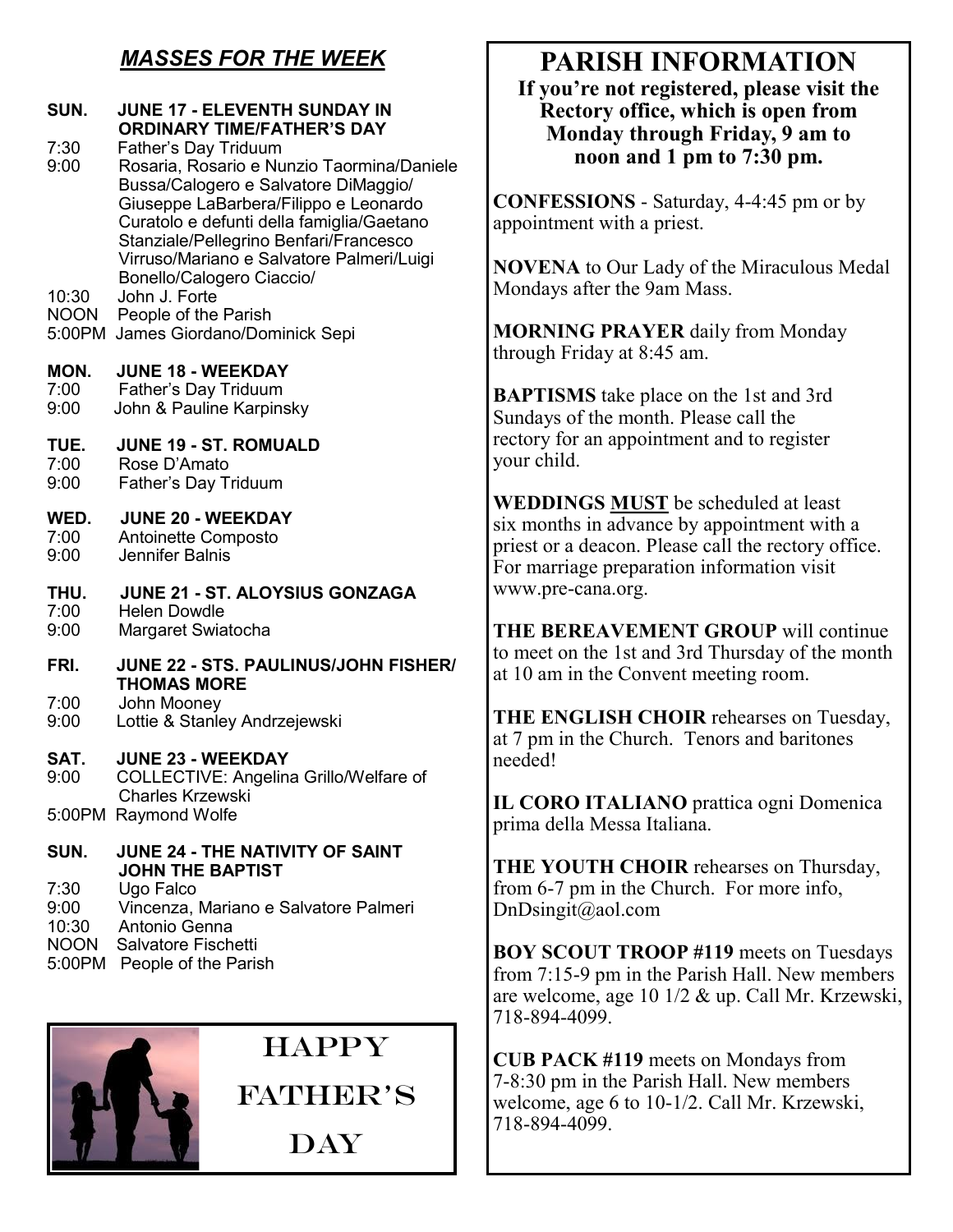# PLEASE PRAY FOR OUR SICK

Karen Guarascio, Connie Faccibene, Eileen Hinrichs, Linda Frazier, Cari Ann Falk-LoBello, Glen Falk, Ronald Frazier, John Downer, Robert Sabini, Lee Falk, Scott White, Baby McKinley Kelleher, Sean Harrison, Justin James Quirke, Elizabeth Ott, Marion Caracciola, Baby Keila Mary Champoli, The Ferrugio Family, Sandra Slattery, Richard Santangelo, Joseph Simon, James Taylor, James Leung, Dr. Joan Virostko, Alfie Poje, Margaret Cosentino, Ann Pompeo, Gloria Mojica, Larry Dumbra, Bob Marvin, Joseph O'Brien, Katie Bryzgornia, Daniel Fox, Domenica Millitello, Caterina D'Anna, Evelyn Mojica, Immaculate Marge D'Elia, Carol Arevalo, Jim O'Driscoll, Victoria Lippolis, Mary Rigovich, Matteo Sabini, Charles Schaaf, Alvaro Andres Gonzalez, Luis Sanchez, Mary Westman, Billy Gillespie, Salvatore Locascio, George McGarry, Cathie Greulich, Anthony Bruno Charles G. Krzewski, John Wert, Joseph Stubbs, Bob & Karen Schaefer,

*The names will remain for 3 months, please call 718-326-1911 and ask for continued prayers.*

## **Prayer Requests**

**Pray for vocations to the Priesthood and Religious Life. Please pray for our men and women from our Parish serving in the defense of our country: Lt. Col. Thomas Frohnhoefer Sgt. Robert A. Domenici** 



## *WE RECALL OUR BELOVED DECEASED*

*Especially, Michael J. Rocco, May they rest in Christ's Peace!*

# *MEMORIALS*

# *WINE & HOST THIS WEEK*

*are offered in memory of Colette E. Weiner at the request of Bob Weiner.* 

## *SANCTUARY LAMP AND ALTAR CANDLES THIS WEEK*

*are offered in memory of Jennifer Balnis at the request of The Richardson Family.*

# *THE TABERNACLE LAMP THIS WEEK*

*is lit in memory of Jennifer Balnis at the request of The Richardson Family.*

# **TODAY'S READINGS**

*Eleventh Sunday in Ordinary Time*  Ez 17:22-24; Ps 92:2-3, 13-14 15-16; 2 Cor 5:6-10; Mk 4:26-34

# **READINGS FOR THE WEEK**<br>1Kgs 21:1-16; Ps 5:2-3ab,

1Kgs 21:1-16; Ps 5:2-3ab, 4b-6a, 6b-7; Mt 5:38-42

Tuesday: 1 Kgs 21:17-29; Ps 51:3-4,

Wednesday: 2 Kgs 2:1, 6-14; Ps 31:20, 21, 24; Mt 6:1-6, 16-18

Thursday: Sir 48:1-14; Ps 97:1-2, 3-4, 5-6, 7; Mt 6:7-15

5-6ab, 11 & 16; Mt 5:43-48

Friday: 2 Kgs 11:1-4, 9-18, 20;

Ps 132:11, 12, 13-14, 17-18; Mt 6:19-23

Saturday: 2 Chr 24:17-25; Ps 89; 4-5, 29-30, 31-32, 33-34; Mt 6:24-34

Sunday: Is 49:1-6; Ps 139:1b-3, 13-14ab, 14c-15; Acts 13:22-26; Lk 1:57-66,80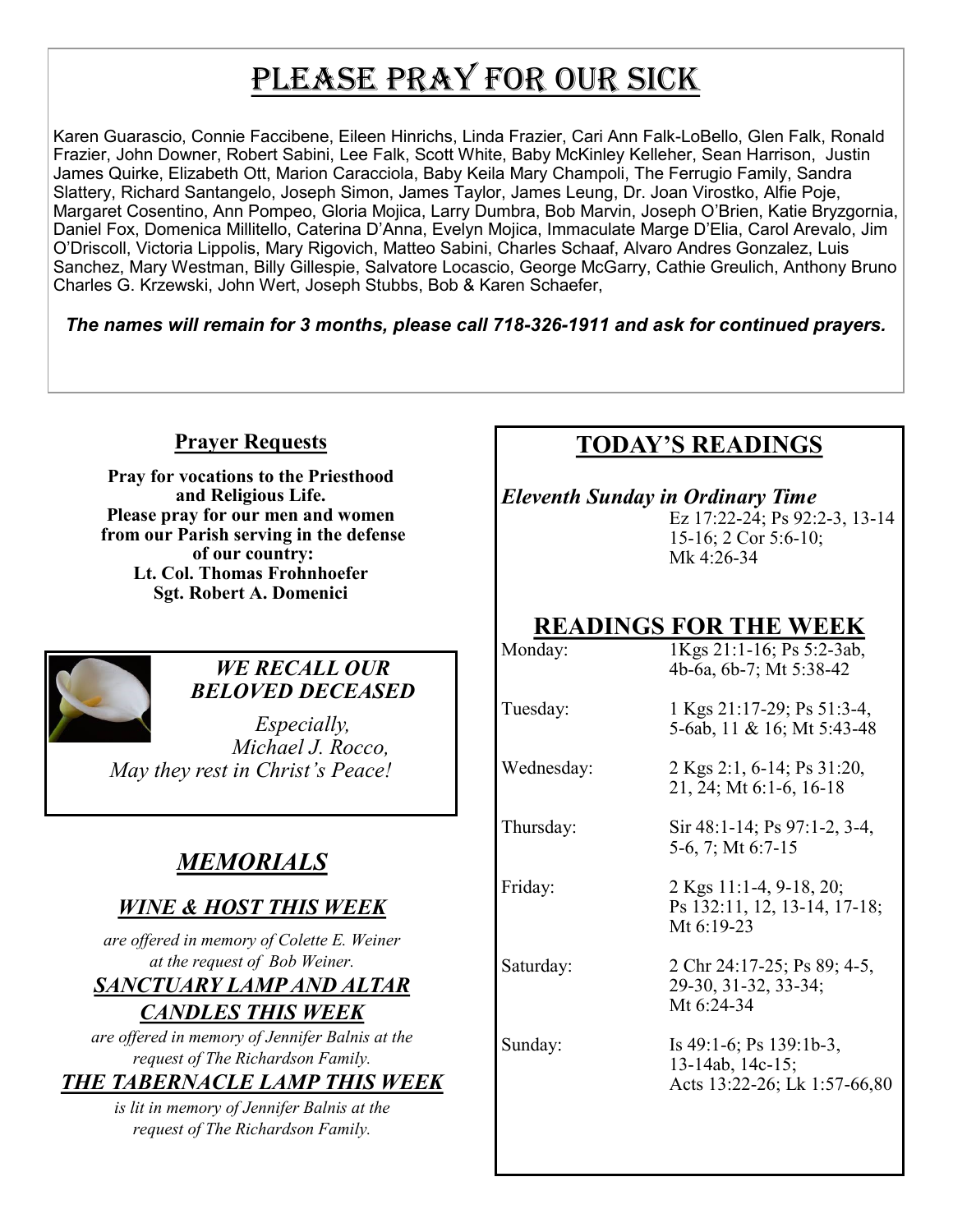# **FAREWELL, DEACON JOHN!**

 As some of you may have seen on social media, Deacon John DeBiase will be leaving us at the end of this month for a new assignment in the Parish of Sacred Heart in Bayside. We part with a mixture of sadness and hope.

 I have known John as friend and colleague (sometimes co-conspirator) for well over forty years, worked with him on many projects of differing natures both before and after we were ordained, served as his spiritual director during his formation for the diaconate, and appreciated his presence here during my pastorate. After a lifelong association, following his family's tradition of serving his fellow parishioners here at St. Margaret's, however, John has decided to pursue other areas of ministry and requested reassignment from Bishop DiMarzio, who has granted him permission to serve at Sacred Heart.

 We, and I in particular, will miss John, and wish him every grace and blessing as he begins his ministry to our brothers and sisters in Bayside. Seanin, may the road rise always before you, may the wind be ever at your back, may the rains fall gently on your fields, and the sun shine warmly on your face; and until we meet again, may the good God keep you in the palm of His hand!

**~Fr. Armato**

## **BISHOP'S GOLF CLASSIC**

 The 23rd Annual Bishop's Golf Classic will take place at North Hills Country Club, Manhasset, on Thursday, July 12. For info and registration, contact **desalesmedia.org/golf2018**  or **golfclassic@desalesmedia.org**

## **PARISH REGISTRATION**

 Very often, people come to the Rectory asking for a certificate or letter attesting to their being active members of our Parish. That's hard for us to do, if there is no record of their being registered.

 All families worshiping here at St. Margaret's are encouraged to register with the Rectory Offices. All you have to do is complete the following information and drop it into the collection basket. We'll take it from there.

Name:

Address:

Phone #:  $($   $)$ -  $)$ -

# *MAGGIE'S LITTLE THEATER*

presents



Music by Mitch Leigh \* Lyrics by Joe Darion \* Book by Dale Wasserman

MUSIC DIRECTOR CHOREGRAPHER  **Paul L. Johnson Jonathan Mora**

#### DIRECTOR **Bill Logan**

St. Margaret Parish Hall 66-05 79th Place, Middle Village NY

#### **PERFORMANCE DATES**

**Sat., June 30 at 8:00pm Fri., July 13 & Sat., July 14 at 8:00pm MATINEES AT 2:30PM Sun., July 1 & July 8, Sat., July 7**

Tickets: Adults \$20, Seniors 65+ \$17, Children (under 12) \$17 **For tickets call 917-579-5389 or visit www.MaggiesLittleTheater.org**

*"Man of LaMancha" is produced by arrangements with Tams-Witmark Music Library, Inc.*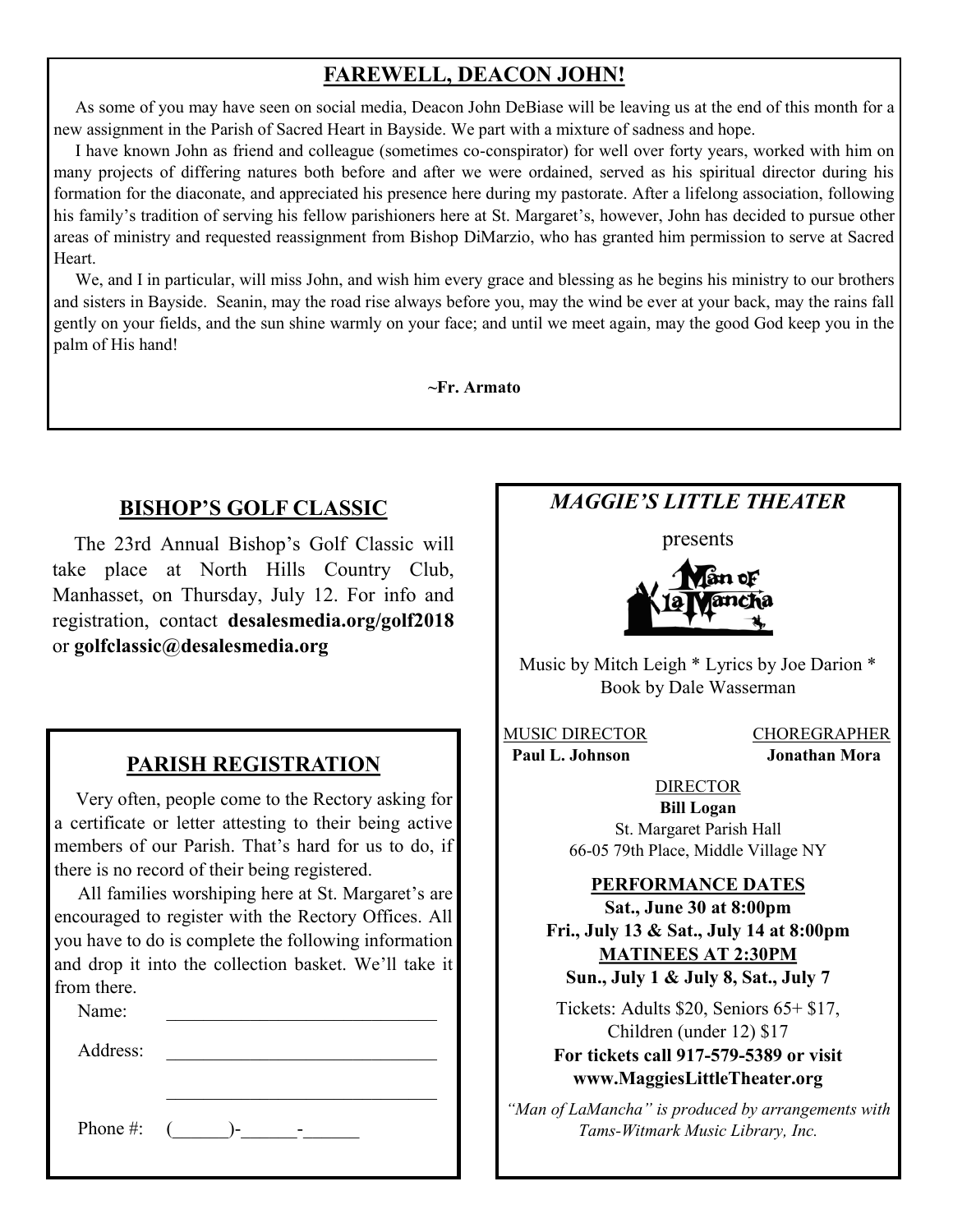

# *FROM THE ACADEMY*

Registration is ongoing; don't miss your spot in our great school! Call our office at **718-326-0922** to schedule a tour. We have many great programs to offer, including our newly added STEM lab and Repole Tech Center. Scholarships are available. Contact us for more information.

# **T.A.C.H.S. PREP. PROGRAM**

## **St. Agnes Academic H.S.**

July 30, to August 2, and August 6, to August 9, from 9:00am to 12:00pm. \$275pp. for more info. **718-353-6276** or **www.stagneshs.org**

## **Msgr. McClancy Memorial H.S.**

Beginning September 8th, for the first seven Saturdays. For more information contact Ms. Rocco, **718-898-3800, ext. 3.**

#### **Cathedral Prep Father Troike Leadership Summer Program July 5 - July 27**

for all boys entering 7th, 8th, and Freshmen year at Cathedral. For info. call **718-592-6800 ext. 137.**

# **SUMMER BIBLE CAMP**

St. Francis Prep is sponsoring a Bible Camp July 23-27, for children 4-7 years old. For More information or to register **sfponline.org** (families tab: *SFP Summer).*

# **MEMORIALS AVAILABLE**

Many memorials for altar lamps, sanctuary lamps, and bread and wine are still available throughout the remainder of this year.

 Also, while we no longer celebrate private memorial Masses, families who wish to have an annual or "month's mind" Mass offered for a loved one can join in the memorial Mass celebrated each month for the repose of the souls of those buried from our church during the preceding month. Call the Rectory Offices to make the arrangements. The next memorial Mass will be celebrated at 11:45am Saturday, July 14.

 **The 2019 Mass Book will not be opened for a while yet, so take advantage of the remainder of the 2018 opening for Masses and Memorials.**



**THE ST. VINCENT dePAUL FOOD PANTRY** is located at 66-25 79 Place Middle Village, NY

### **The pantry is open on WEDNESDAY AND SATURDAY from 10am to 12 Noon.**

**URGENT!** *Please continue to donate food over the summer. Our supplies are down.* **Needed:**  *canned tuna, soup, fruits, beans (or dry) coffee, peanut butter and jelly, pasta. As always, thank you for your generosity.*



*Please remember to use your Father's Day envelopes to remember Dad in three Masses. Extra envelopes are in Church.*

# **RELIGIOUS EDUCATION REGISTRATION**

is **NOW** available either online at **www.stmargaretmv.com** or stop by the Religious Ed office at 66-25 79th Place on

**Wednesdays, between 2 and 7pm.** For any other times, you can make an appointment by calling **646-953-4044.**